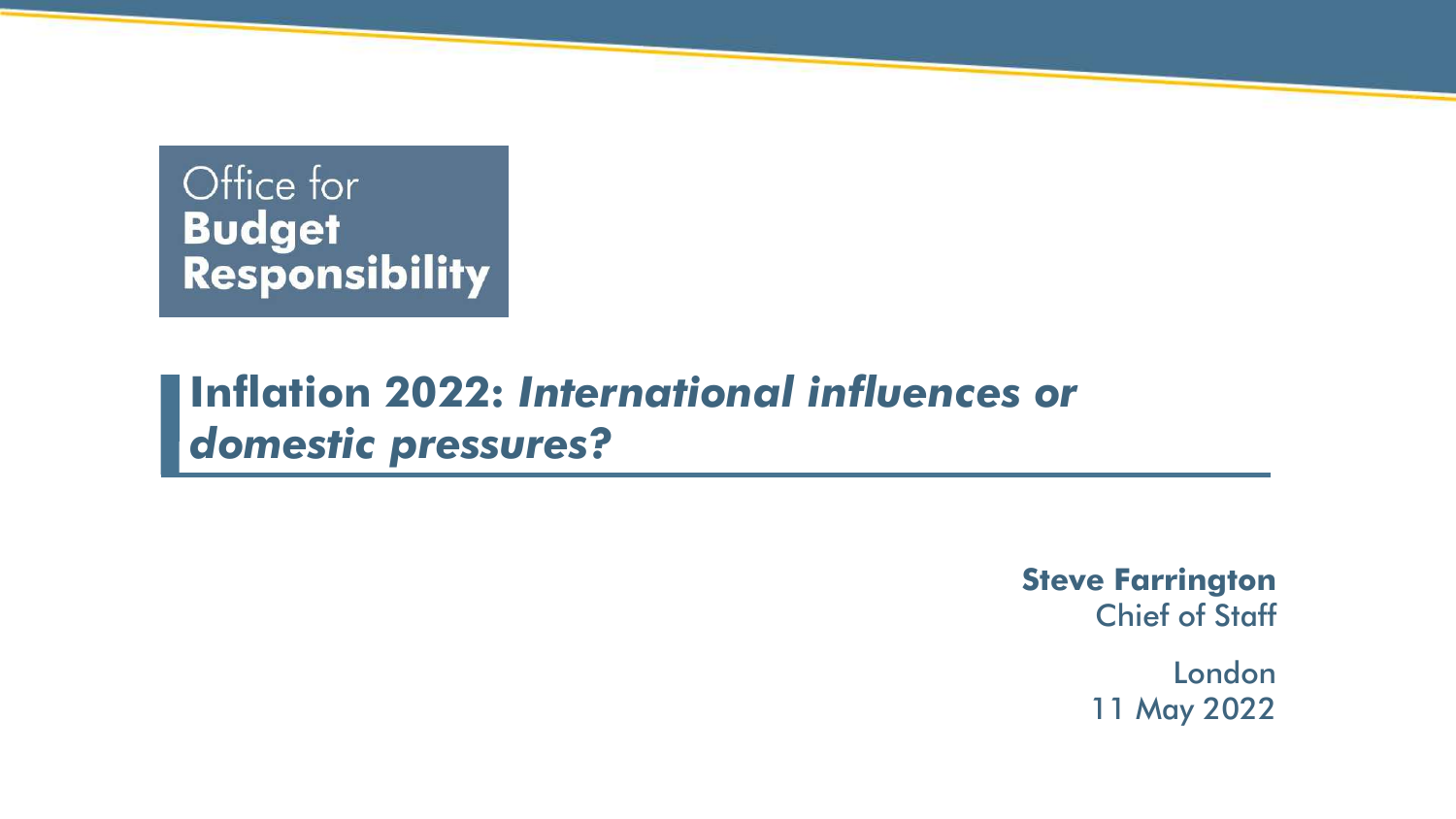## **CPI inflation forecasts**



Source: Bank of England, ONS, OBR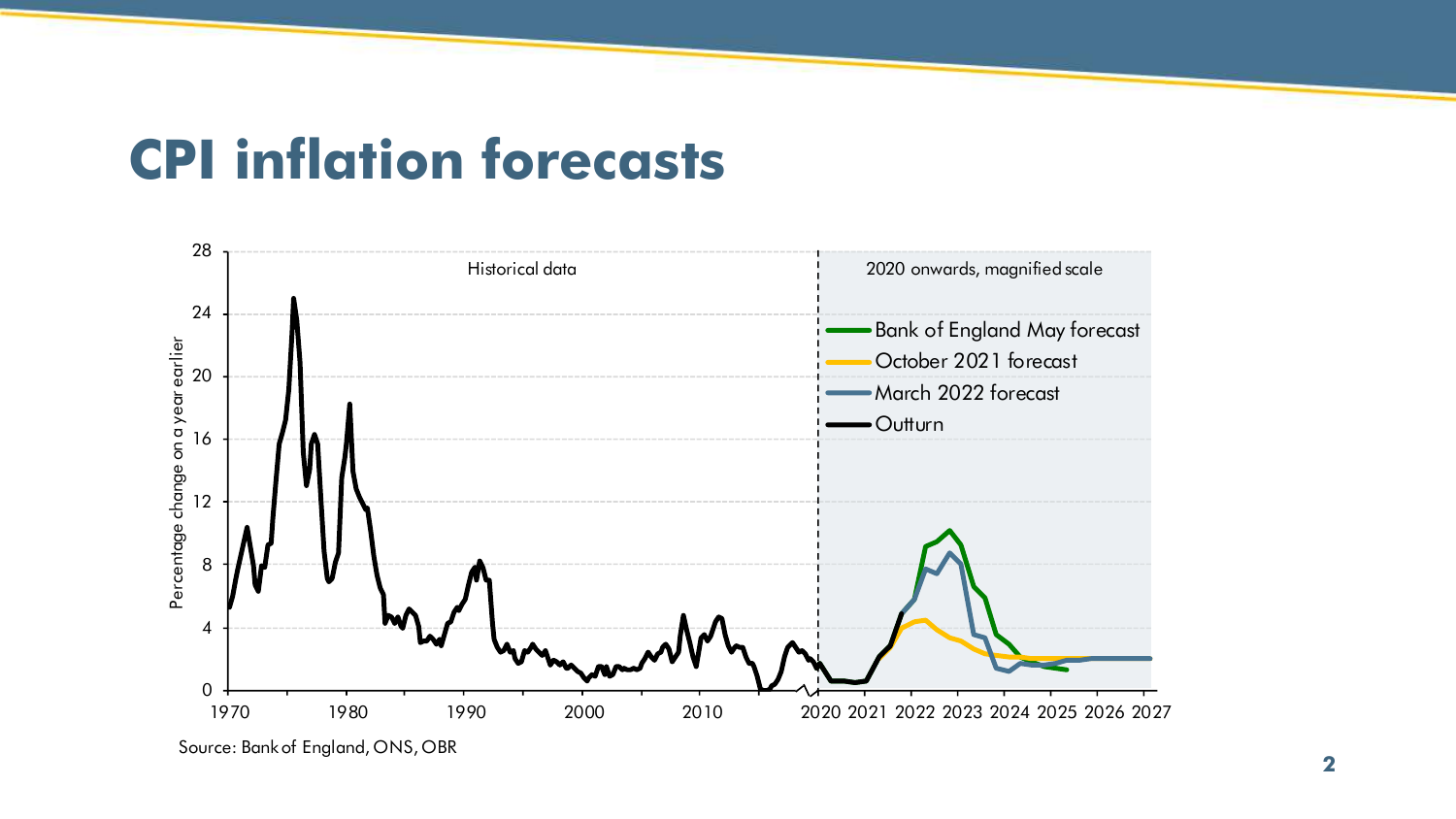### **Global energy market developments**



Source: Datastream, OBR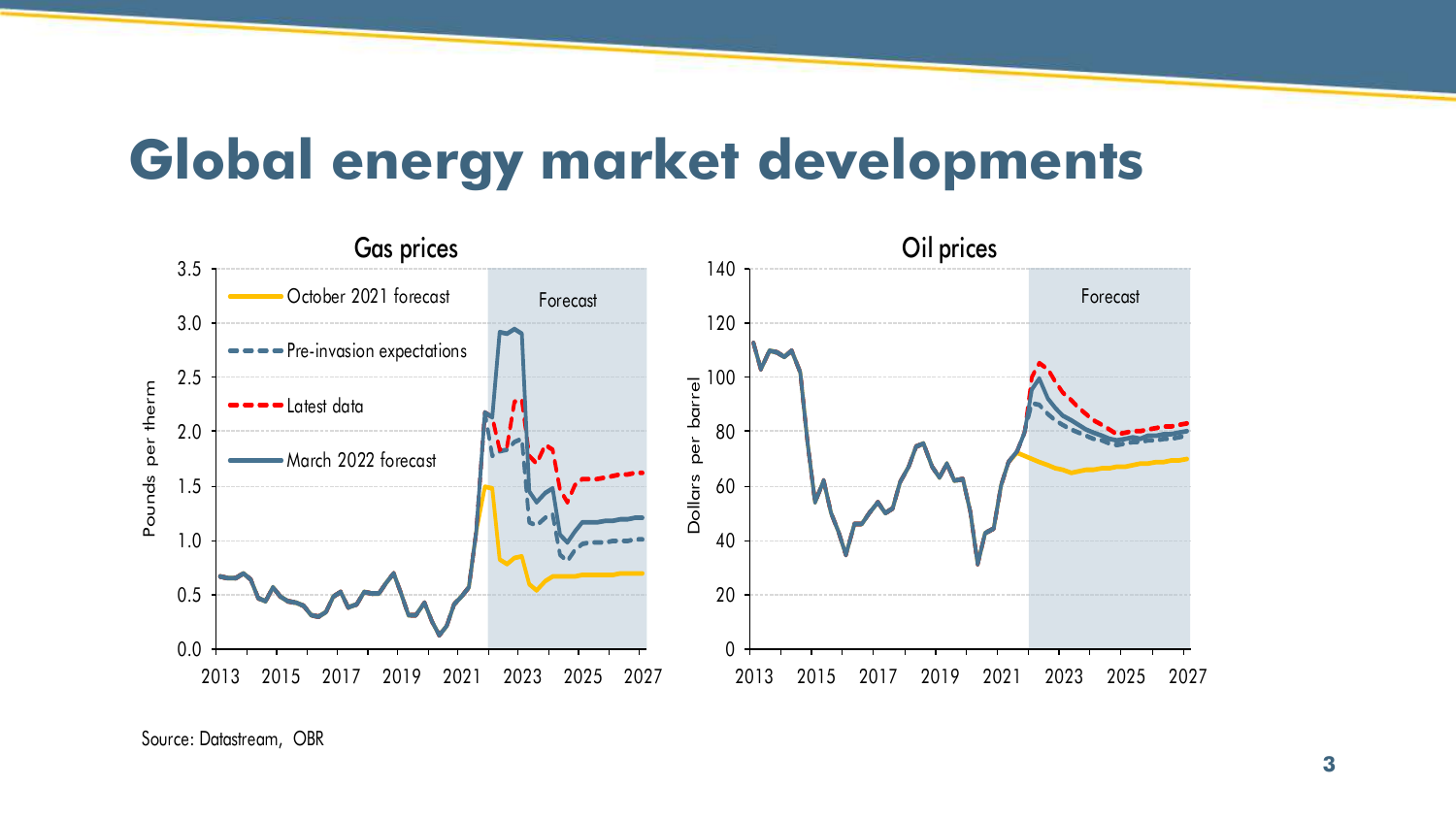### **Contributions to CPI inflation**

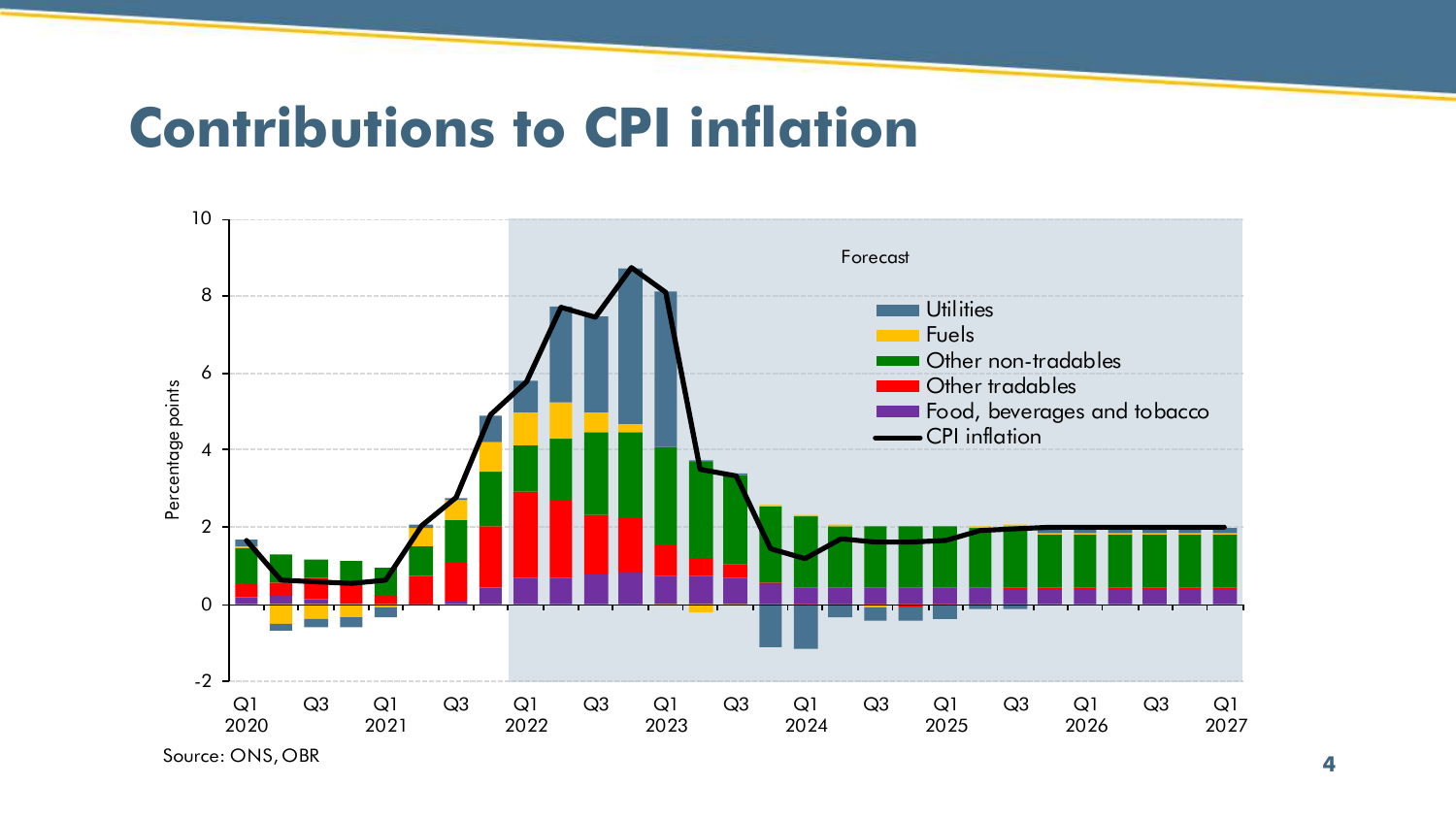#### **Forecasts for different inflation measures vary widely**